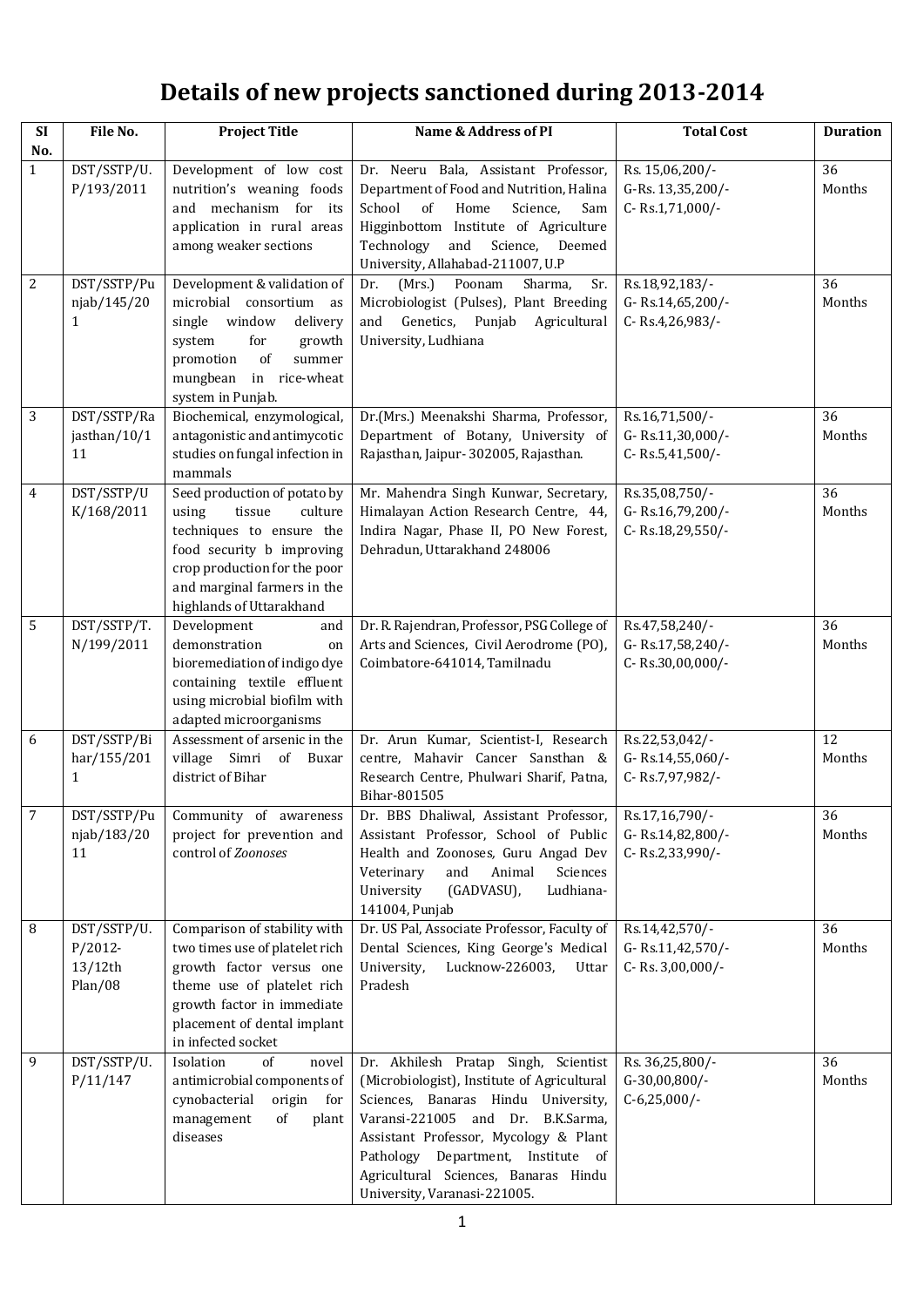| 10 | DST/SSTP/Od           | Development of Advanced                 | Dr. H. M. Padhy, Professor, Department of             | Rs. 32,41,455/-     | 36     |
|----|-----------------------|-----------------------------------------|-------------------------------------------------------|---------------------|--------|
|    | isha/2012-            | based<br><b>ICT</b><br>Information      | Electronics & Communication Eng,                      | G-Rs. 20,00,260/-   | Months |
|    | $13/12$ <sup>th</sup> | System for Health Sector                | Sophitorium Institute of Technology &                 | C-Rs. 12,41,195/-   |        |
|    | Plan/133              | Management                              | Life skills, Sophitorium Campus, College              |                     |        |
|    |                       |                                         | Road, Jatni, Khurda, Odisha-752050                    |                     |        |
| 11 | DST/TDD/2K            | Popularization<br>and                   | Dr. M.S. Rao, Principal Scientist, Indian             | Rs. 2,23,43,470/-   | 36     |
|    | 12/187                | dissemination of Technology             | Institute of Horticultural Research (IIHR),           | G-Rs. 1,75,62,800/- | Months |
|    |                       | bio-pesticide<br>of                     | Hessarghatta Lake Post, Bangalore-                    | C-Rs. 47,80,670/-   |        |
|    |                       | formulations among the                  | 560089                                                |                     |        |
|    |                       | poor and marginal (ST)                  |                                                       |                     |        |
|    |                       | farmers of weaker sections              |                                                       |                     |        |
|    |                       | in North East region                    |                                                       |                     |        |
| 12 | DST/TDD/2K            | Socio-economic upliftment               | Dr. R K Singh, Programme Coordinator,                 | Rs.1,57,36,000/-    | 36     |
|    | 12/186                | of farmers through Mithun               | National Research Centre on Mithun                    | G-Rs.1,11,56,000/-  | Months |
|    |                       | based farming system                    | (ICAR), Krishi Vigyan Kendra, Phek,                   | C-Rs. 45,80,000/-   |        |
|    |                       |                                         | Jharnapani, Medziphema,<br>Dimapur-                   |                     |        |
|    |                       |                                         | 797106, Nagaland                                      |                     |        |
| 13 | DST/TDD/2K            | Socio-economic                          | Dr.A.John De Britto, Associate Professor,             | Rs.34,70,000/-      | 36     |
|    | 12/173                | empowerment of SC Self-                 | Department of Botany, St. Xavier's                    | G-Rs. 30,40,000/-   | Months |
|    |                       | Help Group (SHG) women in               | College,<br>Palayamkottai-627002,                     | C-Rs. 4,30,000/-    |        |
|    |                       | STAND adopted villages                  | Tamilnadu                                             |                     |        |
|    |                       | through<br>bio<br>compost,              |                                                       |                     |        |
|    |                       | and<br>fertilizer,<br>biogas            |                                                       |                     |        |
|    |                       | production in Tirunelveli               |                                                       |                     |        |
|    |                       | district in Tamil Nadu                  |                                                       |                     |        |
| 14 | DST/TDD/2K            | A pilot study on health                 | Dr. Rohit Saxena, Assistant Professor, Dr.            | Rs.19,92,000/-      | 24     |
|    | 12/182                | education intervention for              | R.P. Centre for Ophthalmic Sciences, All              | G-Rs.19,32,000/-    | Months |
|    |                       | modifiable factors affecting            | India Institute of Medical Sciences, Ansari           | C-Rs. 60,000        |        |
|    |                       | myopia<br>among<br>school               | Nagar, New Delhi-110029                               |                     |        |
|    |                       | children in Delhi                       |                                                       |                     |        |
| 15 | DST/TDD/2K            | Awareness<br>&<br>training              | Sh. Prardeep Garg, Principal Scientific               | Rs.20,85,000/-      | 18     |
|    | 13/227                | (TRG)- capacity<br>building             | Officer, Punjab State Council for Science             | G-Rs.20,85,000/-    | Months |
|    |                       | fabricators cupola owners &             | Technology & Environment, MGSIPA                      |                     |        |
|    |                       | their workforce                         | Complex, Near Sacred Heart School,                    |                     |        |
|    |                       |                                         | Sector 26, PB No 727 Chandigarh-160022,               |                     |        |
|    |                       |                                         | Punjab                                                |                     |        |
| 16 |                       | DST/TDD/2K   Tricycle rickshaw operated | Th.<br>Surendranath Singh, Executive   Rs.13,86,000/- |                     | 24     |
|    | 13/226                | paddy thresher                          | Director, Manipur Science & Technology                | G-Rs. 9,40,000/-    | Months |
|    |                       |                                         | Council, Central Jail road, Imphal-795001             | C-Rs. 4,46,000/-    |        |
|    |                       |                                         |                                                       |                     |        |
| 17 | DST/TDD/2K            | Pilot<br>village<br>level               | Prof. Subrat Kar, Professor, Dept. of                 | Rs.1,51,24,150/-    | 36     |
|    | 12/180                | deployment of a wireless                | Electrical Engineering & Bharti School of             | G-Rs. 1,00,26,950/- | Months |
|    |                       | network<br>based<br>sensor              | Telecommunication<br>Technology<br>&                  | C-Rs. 50,97,200/-   |        |
|    |                       | development<br>animal                   | Indian Institute<br>Management,<br>of                 |                     |        |
|    |                       | scheme<br>for<br>monitoring             | Technology Delhi, Block-2A, Room 114,                 |                     |        |
|    |                       | rural/semi-rural<br>dairy               | Hauz Khas, New Delhi-1100016                          |                     |        |
|    |                       | operations                              |                                                       |                     |        |
| 18 | DST/TDD/2K            | Study on awareness and                  | Dr. Praveen Vashist, Additional Professor,            | Rs.19,52,000/-      | 24     |
|    | 12/179                | health-Seeking<br>practices             | Dept. of Community Ophthalmology, Dr.                 | G-Rs. 18,92,000/-   | Months |
|    |                       | about common blinding eye               | R.P. Centre for Ophthalmic Sciences,                  | C-Rs. 60,000/-      |        |
|    |                       | diseases in urban slums of              | Ansari Nagar, All India Institute of                  |                     |        |
|    |                       | Delhi                                   | Medical Sciences, New Delhi-110029                    |                     |        |
| 19 | DST/TDD/2K            | Documentation<br>of                     | Dr. SGS Swamy, Executive Secretary,                   | Rs.10,70,400/-      | 12     |
|    | 12/211                | Technologies<br>developed/              | Karnataka State Council for Science &                 | G-Rs. 10,70,400/-   | Months |
|    |                       | demonstrated/promoted by                | Technology, Indian Institute of Science,              |                     |        |
|    |                       | <b>State Councils</b>                   | Bangalore-560012.                                     |                     |        |
| 20 | DST/TDD/2K            | Establishment of Electronic             | Dr. R Kumaravelu , Sr. Research                       | Rs.35,66,500/-      | 18     |
|    | 12/198                | cardless Jacquard Loom                  | Consultant, Vivekha Charitable Trust,                 | G-Rs.11,89,000/-    | Months |
|    |                       | weaving centre for the socio            | $10/34B$ ,<br>Narasigngarayar<br>Street,              | C-Rs.23,77,500/-    |        |
|    |                       | economic development of                 | Kancheepuram-631502, Tamil Nadu                       |                     |        |
|    |                       |                                         |                                                       |                     |        |